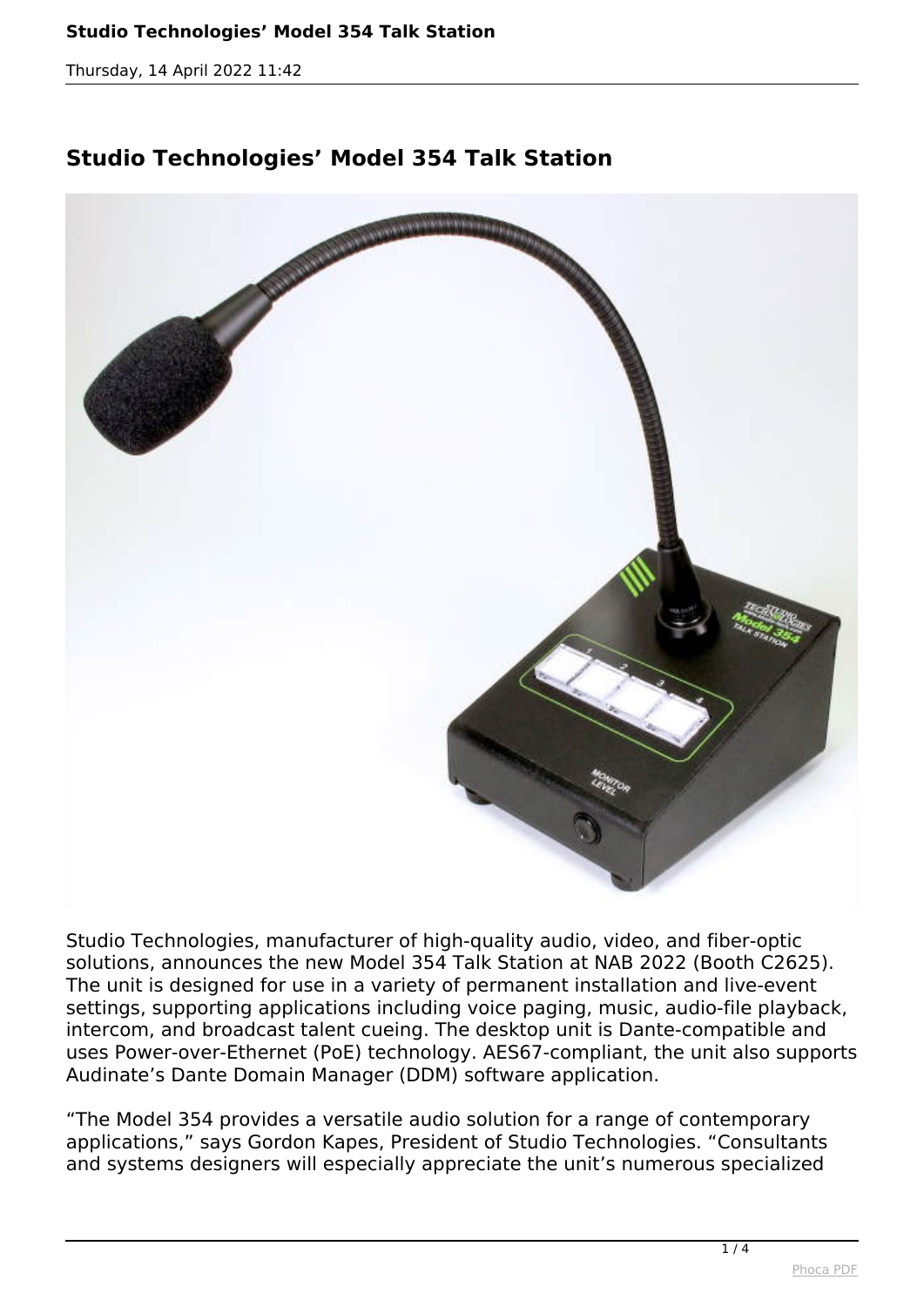*Thursday, 14 April 2022 11:42*

*capabilities. Hardware resources include direct support for a gooseneck microphone and the ability to store and playback audio files, but the unit's real power is its range of configurable operating parameters.*

*The Model 354 is housed in a rugged, table-top enclosure that supports four independent "talk" channels. Only a gooseneck microphone and a PoE Ethernet connection are needed for the unit to become part of a sophisticated networked application. To achieve excellent voice audio quality, Studio Technologies offers the compatible GME-3-12 Gooseneck Microphone. The Model 354 also incorporates a monitor section, allowing the four Dante input channels to be routed as desired to an interconnected amplifier or amplified speaker.*

*Using a standard USB flash drive, two 40-second audio files can be easily imported and stored in the Model 354's non-volatile memory. The audio files are typically used as "pre-page" audio signals, supplying the sound of bells or chimes, electronic audio sequences, or voice messages, prior to the gooseneck microphone becoming active. The files follow the common 16-bit monaural WAV format and can be created outside of the Model 354 and then easily imported for use.*

*The Model 354 provides a low-noise, wide dynamic-range microphone preamplifier and associated dynamics controller (compressor) circuit. This helps to ensure that gooseneck microphone audio quality is preserved while minimizing the chance of signal overload. The output of the microphone preamp and compressor is routed to an analog-to-digital conversion (ADC) section that supports a sampling rate of 48 kHz with a bit depth of up to 32.*

*Set up, configuration, and operation of the Model 354 is simple. A Neutrik etherCON protected RJ45 jack is used to interconnect with an Ethernet port associated with a PoE-enabled network switch. This connection provides both power and bidirectional digital audio. The Model 354 has four pushbutton switches, which feature dual-color LEDs to present the unit's real-time operating status. A push-in/push-out rotary control allows user adjustment of the monitor output level. The monitor output (available in both analog and Dante digital formats) can assist users in confirming the unit's current operating status as well as being used for general monitoring applications.*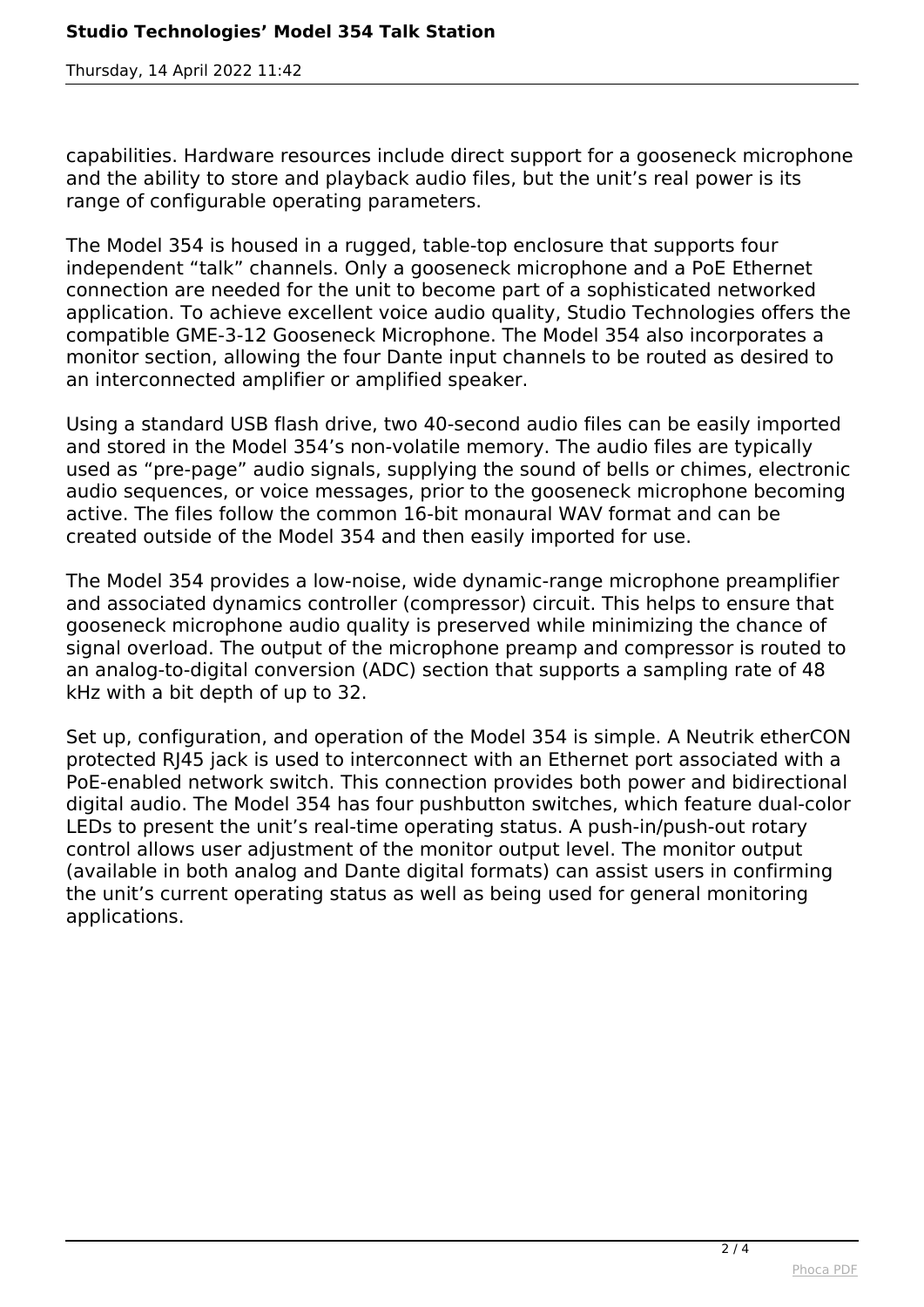## **Studio Technologies' Model 354 Talk Station**

*Thursday, 14 April 2022 11:42*



*The Model 354's range of resources make it suitable for use in many applications. For theater or live-event spaces, the Model 354 could be located in a box office or manager's location to control up to four channels of background audio with gooseneck microphone paging and preamble audio capability. General voice-paging applications can directly use one or more Model 354 units. Configurable resources are provided to allow multiple units to be used together, displaying channel status activity and, if desired, "locking out" all but the currently-active talk function.*

*"Custom" WAV audio files can be created and utilized as the preamble ("pre-page") audio sources. They can also serve announcement-only purposes, replaying only on the designated output channels without involving the gooseneck microphone. For broadcast use, the Model 354 can be configured as a 4-channel talent cue (IFB) master station. Up to four independent IFB program sources can be directly utilized. The unit's gooseneck microphone will serve as the IFB interrupt audio source*

*The Model 354 is configured using the STcontroller software application. Available free of charge from Studio Technologies, STcontroller allows production personnel to quickly and easily configure the unit's operating capabilities to meet an application's exact needs. STcontroller is offered in versions that are compatible*